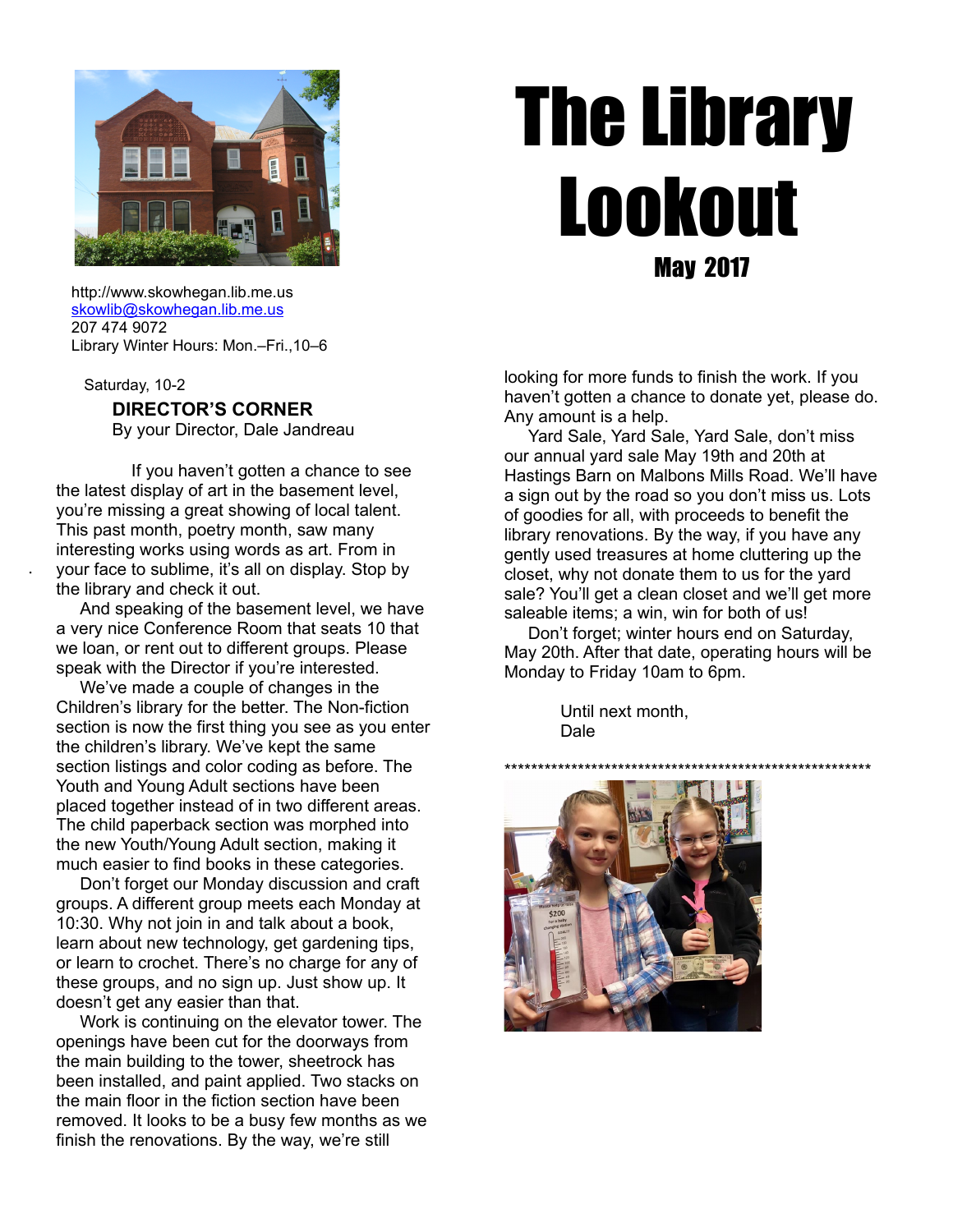# **CHILDREN'S ROOM**

By Angie Herrick, Children's Librarian

May is a transitional month in the children's library. We end our school year this month so I can gear up for the summer reading program fun that starts at the end of June. This summer reading program is themed, "Build A Better World!" We are still collecting prizes to hand out for participants who meet their weekly reading goals, so if you want to make a donation, there is still time. We have had quite a few roll in. The summer brochures will be heading home with students in grades K-5 sometime in early June with all the program details, so be on the lookout.

Tween the Pages Book Club will hold its last meeting for the year on May 3rd. We will be having a pizza party to celebrate our reading achievements and the hard work we put in this school year. This group of 11 students had an amazing year doing a lot of fun things that all tied back to the books they read. They had pen pals from Ohio, created clay sculptures and holograms. The group made rainbow slime, survival bracelets, and did a community service project helping the animal shelter. They read a total of seven books this school year and I hope they all had as much fun as I did.

During the summer months the library gets really busy. To keep up to date with all the programs and goings-on, please "like" and check our Facebook page often. We have had a big change in the children's library. Nearly all of the books have been reorganized and although it will take a bit of time to get used to the new layout, we feel that the newly organized books flow smoother and make an easier footprint in the library. Please feel free to ask for help locating items while we all get used to the changes.

.

I am also excited to say that the Children's Library raised enough money to purchase a baby changing station. This will be secured on the wall in the upstairs bathroom soon. Thank you to everyone who helped.

# **Children's Library Wish List**

White cardstock Tissues Summer Reading Program Prizes Lego donations

\*\*\*\*\*\*\*\*\*\*\*\*\*\*\*\*\*\*\*\*\*\*\*\*\*\*\*\*\*\*\*\*\*\*\*\*\*\*\*\*\*\*\*\*\*\*\*\*\*\*

Teen Regression Session Trivia Night

\*\*\*\*\*\*\*\*\*\*\*\*\*\*\*\*\*\*\*\*\*\*\*\*\*\*\*\*\*\*\*\*\*\*\*\*\*\*\*\*\*\*\*\*\*\*\*\*

## **BECOME A FRIEND OF YOUR LIBRARY**

The Friends of the Skowhegan Free Public Library, a not for profit group dedicated to supporting and improving the library for all members of the community, invite you to join us. Dues are \$10 for Individuals, \$8 for Seniors and Students, and \$15 for Families.

………………………………………………… Please complete this form and mail to: Skowhegan Free Public Library, 9 Elm Street, Skowhegan, Maine 04976

| Name           |          |  |
|----------------|----------|--|
| <b>Address</b> |          |  |
| $City_$        |          |  |
| State          | Zip Code |  |
| Tel.#          |          |  |
|                |          |  |

E-Mail Address

**Please check the activities you are willing to help with.**

- o Refreshments for library activities.
- o Making phone calls.
- o Helping with fundraising activities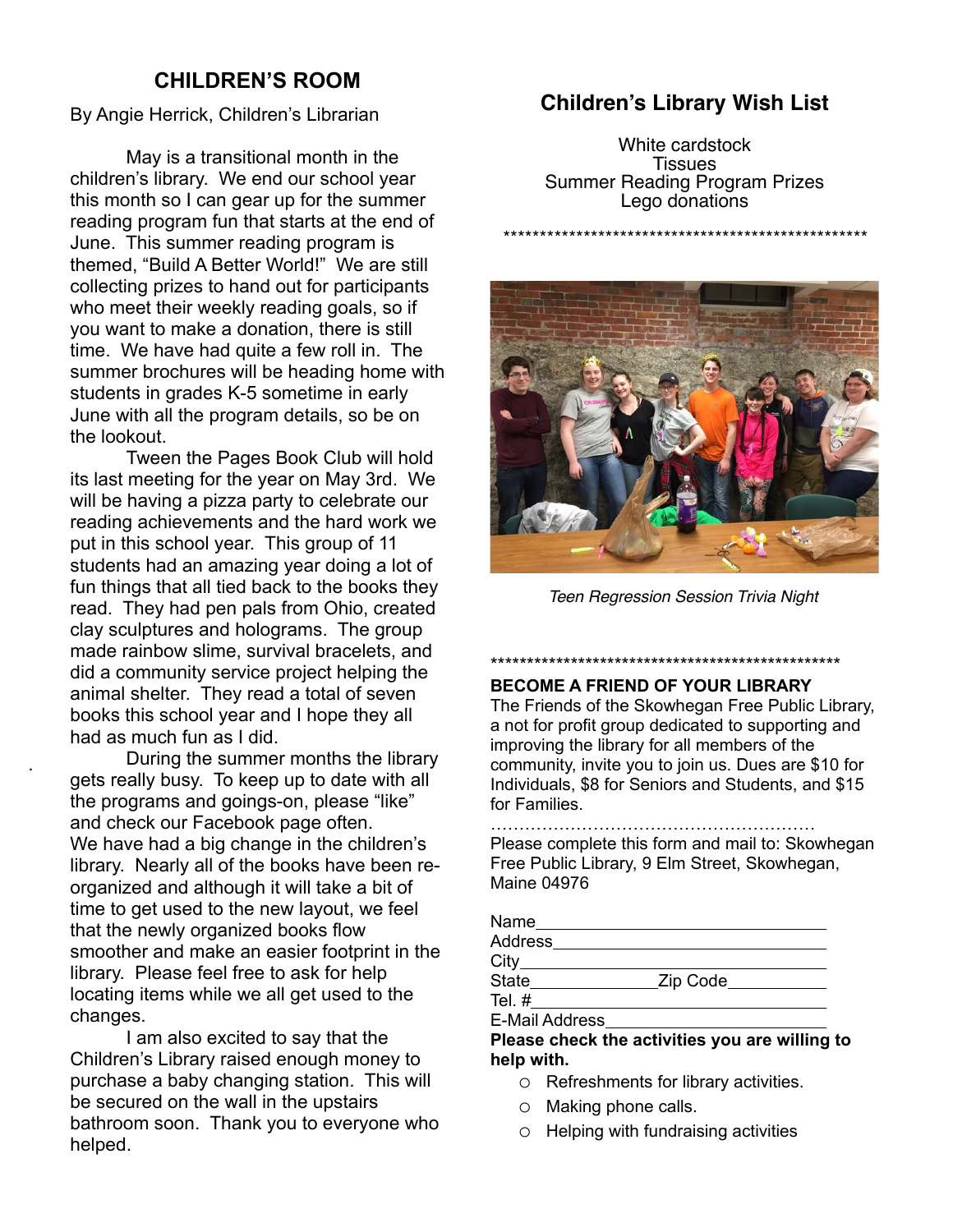# **NEW BOOKS**

# **MONDAY DISCUSSION GROUPS**

A series of monthly informal discussion groups will be offered at the Library on Monday mornings from 10:30 to 11:30 during May and June. Subjects include:

"What are you reading?" led by Alan Foxwell, "Technology Help" led by David James, "Gardening Hints" led by Jim Hastings, and "Knitting/Crocheting" led by Pat Dickey. For specific dates and more information, please call the library.

# **FOL Notes**

The Library Lunch fundraiser went well again this year. On April 14, we made and delivered 292 bag lunches, with a profit of \$2,014.64. Thank you to all who helped: the salespeople, the sandwich makers, the delivery drivers, the set-up people, the dessert makers, the North Star Orchard, George's Market, Hannaford, Wal-mart, Sam's Club, and of course, all those who bought our lunches. A special thanks goes to the Tanners who, once again, generously allowed us the use of Tewksbury Hall. Lots of work, lots of fun, but worth it for any help we can give our library.

Now we plan for the Golf Tournament that will be held on June 17 at Lakewood. Save the date, you golfers.

The Friends of the Library Annual meeting takes place on Wednesday, May 10 at 6 PM for all who would like to attend. New officers will be elected to the Board of the Friends.

# **"FIRST FRIDAY SWEET TREATS"**

Look for the next "First Friday Sweet Treats" in September when the feature will be fruit pies and quick breads!

# **ANNUAL LAWN SALE (May 19 & 20)**

Time, once again, to collect furniture, toys, tools, household items, etc. for the annual lawn sale. Items may be left at the library or at Hastings' barn (Please call first: 474 3949)

We are also looking for helpers on Thursday, May 18 for pricing, and on both Friday and Saturday at the sale. Please call Corrilla if you want to join the fun! 474 3949.

#### **FICTION**

Baldacci, David/ The Fix Berry, Steve/ The Lost Order Carr, Robyn/ Any Day Now Clark, Mary Higgins/ All by Myself, Alone Deaver, Jeffery/ The Burial Hour Harper, Karen/ Falling Darkness Heseldine, Jane/ Duplicity Hoagland, Edward/ In the Country of the Blind (LP) Jio, Sarah/ Always (LP) Landvik, Lorna/ Once in a Blue Moon Lodge Lewis, Beverly/ The Ebb Tide Michaels, Fern/ High Stakes Paretsky, Sara/ Fallout Patterson, James/ Break Point (Bookshot), Code Red (Bookshot), Dead Heat (Bookshot), Heist (Bookshot), The Hostage (Bookshot), Kidnapped (Bookshot), The Verdict (Bookshot), Two from the Heart Riley, Lucinda/ The Shadow Sister Sanford, John/ Golden Prey Scottoline, Lisa/ One Perfect Life Seizer, Adam/ H.H. Holmes Smith, Alexander McCall/ My Italian Bulldozer Smith, Wilbur A./ War Cry Strout, Elizabeth/ Anything is Possible Trollope, Joanna/ City of Friends Woods, Stuart/ Fast & Loose

## **NON-FICTION**

English, Ashley/ The Essential Book of Homesteading Edelman, Ric/ The Truth About Your Future Kelley, Margot Anne (Editor)/ The Maine Review Penman, Jim/ Biohistory – Decline and Fall of the West

\*\*\*\*\*\*\*\*\*\*\*\*

#### **NEW & RENEWED FOL MEMBERS**

Marilyn & Roger Renfrew Mary Stuart

\*\*\*\*\*\*\*\*\*\*\*\*

# **BOTTLES & CANS REFUNDS**

**Amazing News!** Since 2009, our community has donated \$4,996.15 to the Renovation by returning 99,923 bottles & cans for refunds! Just 77 more cans will make it an even \$5,000.00 fundraiser to-date!

Let's keep it going. The library will always have unexpected expenses for programs, repairs, etc. Just take your cans to EMTEEZ and tell the clerk to "keep the money for the library!" (Or make the returns elsewhere and leave the money at the library.)